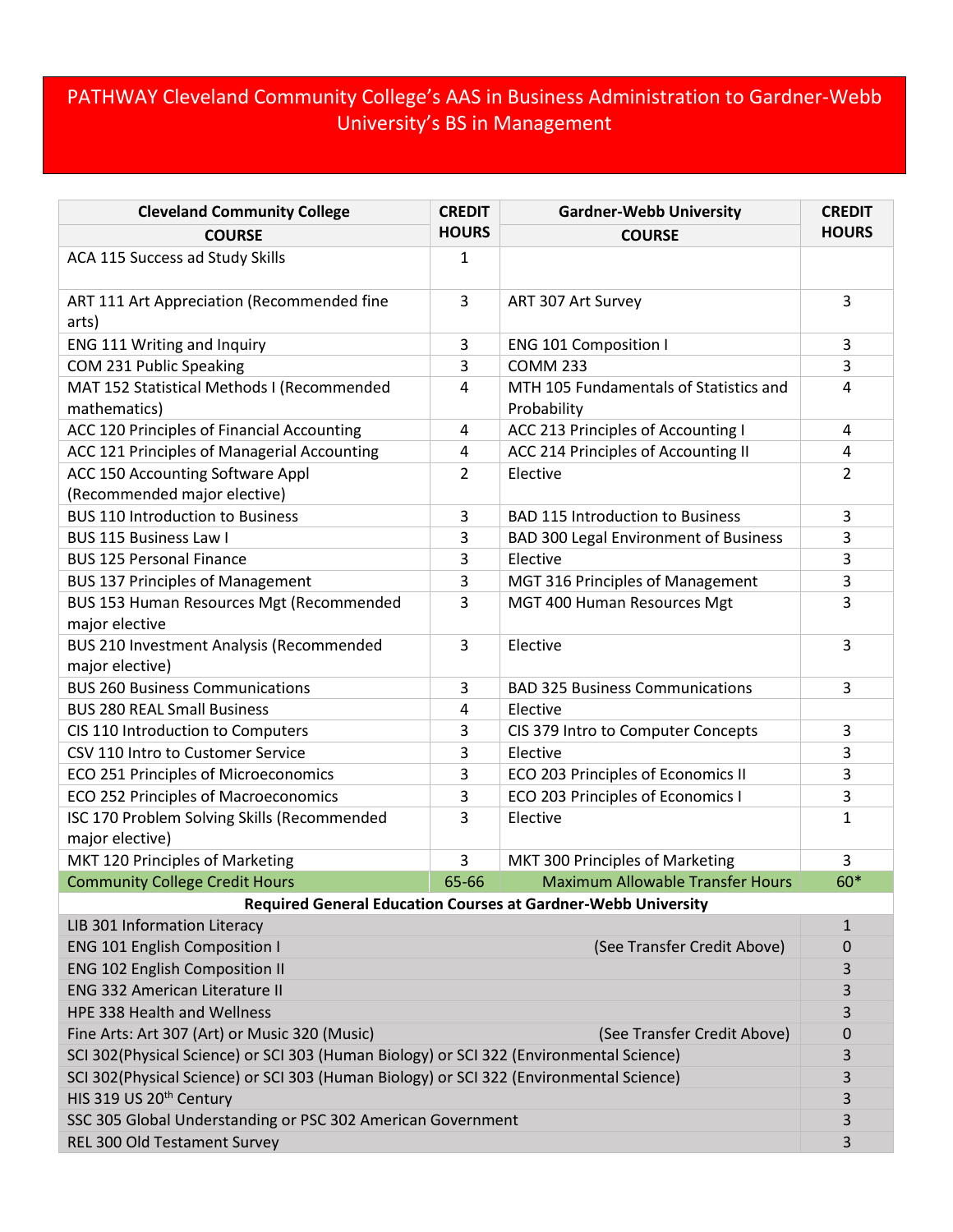| <b>REL 301 New Testament Survey</b>                 |  |                             | 3           |  |  |
|-----------------------------------------------------|--|-----------------------------|-------------|--|--|
| MTH 105 Fundamentals of Statistics and Probability  |  | (See Transfer Credit Above) | 0           |  |  |
| <b>Management Common Professional Core</b>          |  |                             |             |  |  |
| ACC 213 Principles of Accounting I                  |  | (See Transfer Credit Above) | 0           |  |  |
| ACC 214 Principles of Accounting II                 |  | (See Transfer Credit Above) | 0           |  |  |
| <b>BAD 300 Legal Environment of Business</b>        |  | (See Transfer Credit Above) | 0           |  |  |
| <b>BAD 304 Applied Business Statistics</b>          |  |                             | 3           |  |  |
| BAD 305 Introduction to Management Science          |  |                             | 3           |  |  |
| <b>BAD 360 International Business</b>               |  |                             | 3           |  |  |
| <b>BAD 480 Business Strategy</b>                    |  |                             | 3           |  |  |
| CIS 300 Management Information System               |  |                             | 3           |  |  |
| ECO 203 Principles of Economics I                   |  | (See Transfer Credit Above) | 0           |  |  |
| ECO 204 Principles of Economics II                  |  | (See Transfer Credit Above) | 0           |  |  |
| FIN 312 Financial Management                        |  |                             | 3           |  |  |
| MGT 316 Principles of Management                    |  | (See Transfer Credit Above) | 0           |  |  |
| MKT 300 Principles of Marketing                     |  | (See Transfer Credit Above) | 0           |  |  |
| <b>Required Courses in Management</b>               |  |                             |             |  |  |
| <b>BAD 325 Business Communications Applications</b> |  | (See Transfer Credit Above) | $\mathbf 0$ |  |  |
| MGT 410 Entrepreneurship                            |  |                             | 3           |  |  |
| <b>MGT 416 Operations Management</b>                |  |                             | 3           |  |  |
| MGT 450 Leadership                                  |  |                             | 3           |  |  |
| <b>Choose Three of the Following Courses</b>        |  |                             |             |  |  |
| BAD 340 Integration of Faith, Ethics, and Business  |  |                             | 3           |  |  |
| MGT 330 Industrial Supervision and Labor Relations  |  |                             | 3           |  |  |
| MGT 400 Human Resource Management                   |  | (See Transfer Credit Above) | 0           |  |  |
| MGT 403 Human Behavior in Organizations             |  |                             | 3           |  |  |
| MKT 404 Sales Management                            |  |                             | 3           |  |  |
|                                                     |  | <b>Gardner-Webb Hours</b>   | $61*$       |  |  |
|                                                     |  | <b>Total Hours</b>          | $121*$      |  |  |

## **Academic Guidelines**

1) A student can receive transfer credit for courses according to this list of equivalencies set forth within the attached Transfer Plan. To receive credit for a course, a student must have earned a "C" 2.0 or better in that course. Other courses taken will be evaluated for transfer on a course by course basis by the Gardner-Webb University Registrar Services.

2) Students who do not have transfer credit for ENG 101, will need to register for this course during their first semester.

3) Enrollment in LIB 301 is mandatory each semester until the course is successfully completed.

4) Grades of "C" (2.0) or higher are required on all major courses.

5) A "C minus" or lower will not meet graduation requirements and the course will need to be repeated at GWU.

6) A minimum grade point average of 2.00 on a 4.00 scale is required for graduation on all course work attempted at GWU (see institution GPA).

7) Completion of a minimum of 60\* credit hours with Gardner-Webb is required to be considered for graduation honors.